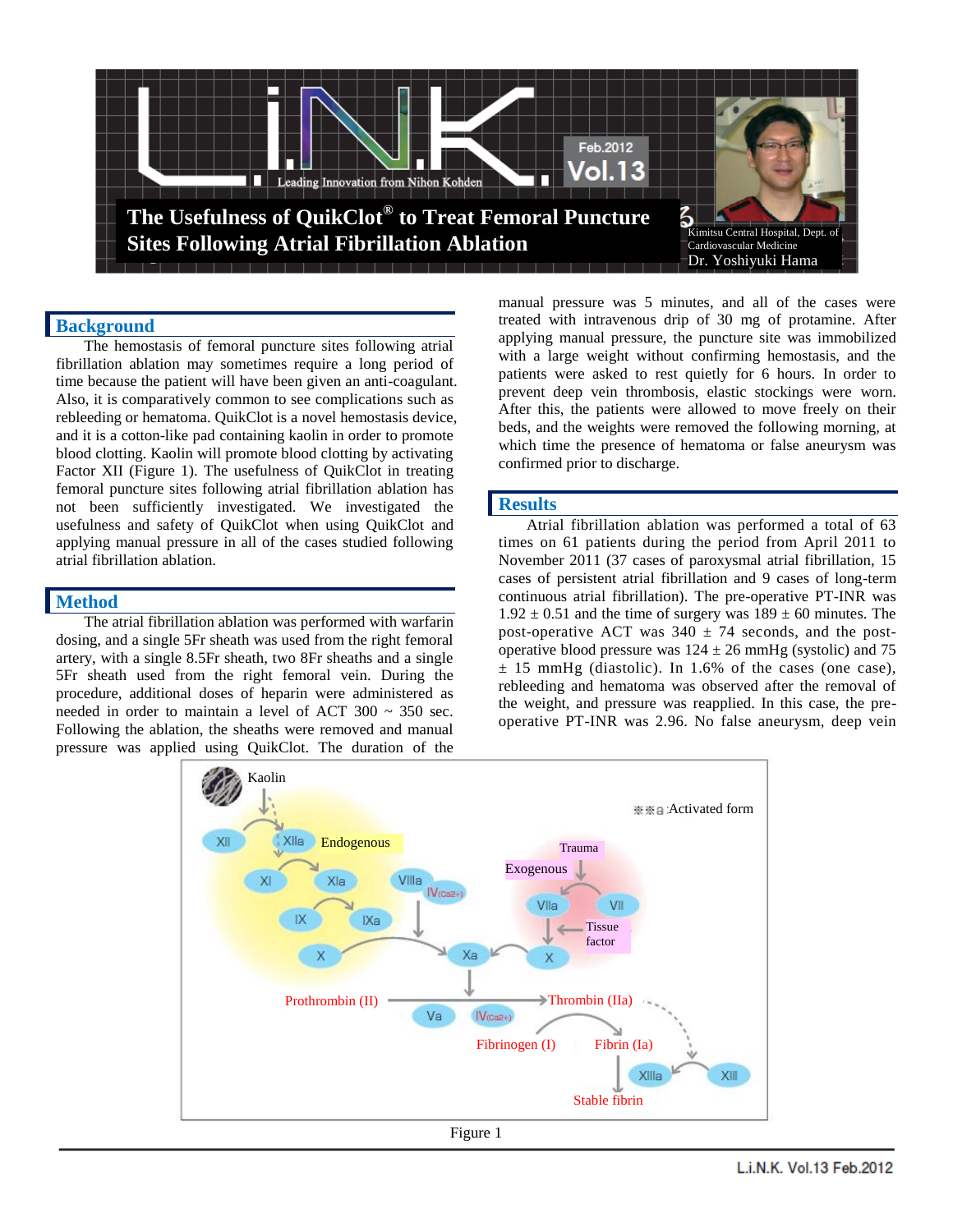thrombosis, local allergic reactions or infections were observed. No post-operative complications were observed in 98.4% of the cases, and hemostasis was safely achieved.

#### **Conclusions**

As a result of using QuikClot, it was possible to safely achieve hemostasis in the puncture site in a shorter period of time. Care will be required in cases with a pre-operative PT-INR of approximately 3.

### **Important points on attempting hemostasis using QuikClot**

There are two important points to keep in mind regarding hemostasis using QuikClot. The first point is not checking for hemostasis after applying manual pressure. If the wound is checked for hemostasis, then any fragile clots that may have formed will become dislodged, and it may be necessary to stop the bleeding again. The mechanism for hemostasis using QuikClot is believed to involve the formation of clots on the surface more rapidly than usual because of the kaolin, which gradually spread into the blood vessel, stopping the bleeding (Figure 2). Therefore, it is important to immobilize the area without performing any confirmation of hemostasis. The second point is to use a large weight, and to immobilize the area by firmly pressing down on the weight using strong adhesive tape. If a small weight is used, it may not be possible to apply firm pressure on the blood vessel puncture site in cases where the tissue is loose, such as fatty areas, and as a result, a hematoma may form. It is important to use a large weight, to immobilize the weight using four pieces of tape, and to confirm that the lateral dorsal aorta is palpable following immobilization. In some cases, a sandbag may be placed on top of the weight. It is also necessary to have the patient wear elastic stockings in order to prevent deep vein thrombosis (Figure 3-1  $\sim$  6).



Figure 2: Mechanism of hemostasis by QuikClot





Figure 3-1 Figure 3-2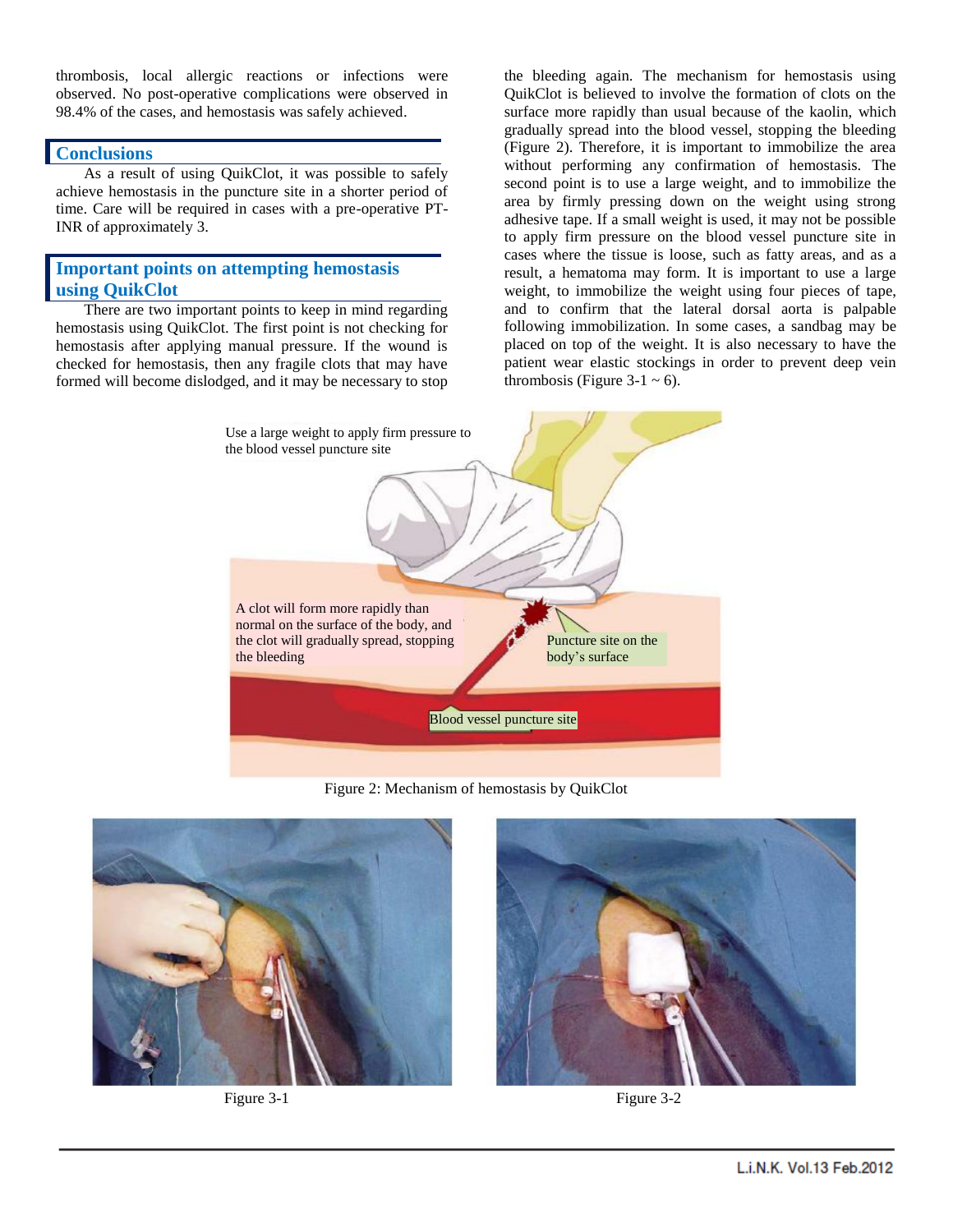#### **Impressions after using QuikClot**

In my work, I must frequently perform punctures, ablation and hemostasis, and therefore, prior to using QuikClot, I often had to struggle a great deal for 30 minutes or even an hour at times to achieve hemostasis following atrial fibrillation ablation (the normal time for surgery is approximately 3 hours). Even after achieving hemostasis, there may be instances in which rebleeding occurs when moving the patient from the operating table to the stretcher or from the stretcher to the bed, causing significant stress on the puncture site. Also, I have been frequently disappointed by hemostasis devices in the past, and frankly, I did not have high expectations for the QuikClot either. However, I thought it would be worthwhile to give it a try if it could shorten the hemostasis time. I thought it was important to effectively use the initial clots that are formed in the site, and I also thought that rebleeding was likely if I checked for hemostasis after five minutes, so I decided to perform weight immobilization without checking for hemostasis after applying manual pressure for five minutes. I did feel some resistance to the idea of not confirming hemostasis, but when I considered the possibility of good results, I realized that it would not be possible to suffer rebleeding or hematoma simply by applying manual pressure for five minutes. As described above, it is believed that the mechanism of hemostasis by QuikClot involves the formation



Figure 3-3: Applying pressure for 5 minutes Figure 3-4: Large weight



of clots on the surface of the body more rapidly than normal as a result of the kaolin, which gradually spread into the blood vessel, stopping the bleeding. Therefore, a hematoma may form if firm pressure is not applied to the puncture point in the blood vessel. By using a large weight and firmly immobilizing this weight using four pieces of tape, it was possible to overcome this problem. In a case with a PT-INR of approximately 3, there was rebleeding when the patient tried walking the morning following the procedure, and there was also formation of hematoma. In this case, no false aneurysm had been formed, and therefore no surgical measures were required. Manual pressure was applied once again, and the patient was discharged the following day. Currently the hematoma has been absorbed and no sequelae have been observed. After that case, the decision was made to discontinue warfarin dosing on the day prior to ablation in cases with a PT-INR of 2.7 or more at the time of hospital admission. In other types of cases, no rebleeding or hematoma is observed simply by applying manual pressure for five minutes, thereby removing a great deal of stress regarding the puncture site. I believe that hemostasis following atrial fibrillation ablation is a source of stress for many medical practitioners. QuikClot is a superior device that can ensure trouble-free hemostasis simply by applying pressure for five minutes as long as the points I noted above are followed. I highly recommend using the device at least once.





Figure 3-5: Firm immobilization Figure 3-6: Preventing deep vein thrombosis